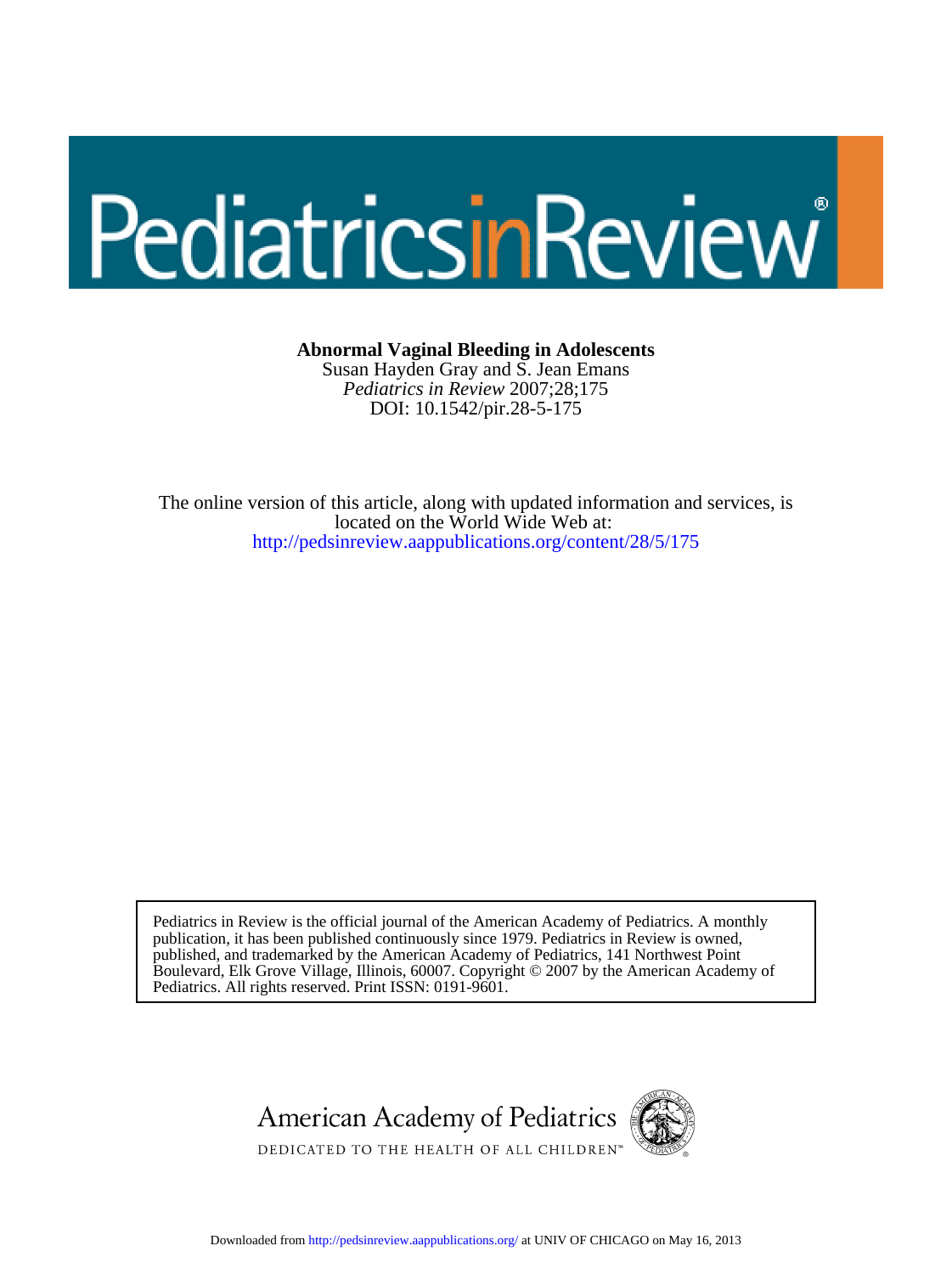## **Abnormal Vaginal Bleeding in Adolescents**

Susan Hayden Gray, MD,\* S. Jean Emans, MD†

Author Disclosure Drs Hayden Gray and Emans are supported in part by the Leadership Education in Adolescent Health Project, T71 MC00009 from the Maternal and Child Health Bureau (Title 5, Social Security Act), Health Resources and Services Administration, Department of Health and Human Services. The use of combined oral contraceptive pills, as described for treatment of vaginal bleeding in adolescents, is considered to be "off label" but represents the standard of care for this condition.

## Objectives **After completing this article, readers should be able to:**

- **1. Describe normal and abnormal patterns of vaginal bleeding in adolescents.**
- **2. Discuss the differential diagnosis of abnormal vaginal bleeding in adolescents.**
- **3. Outline a strategy for diagnosis and management of abnormal vaginal bleeding.**

#### **Introduction**

Many young women experience irregular or heavy vaginal bleeding in the course of their development. In most cases, the abnormal bleeding is due to anovulation and immaturity of the hypothalamic-pituitary-ovarian feedback mechanisms. However, abnormal bleeding may be the presenting sign of multiple medical illnesses that require long-term treatment and follow-up, and pediatricians must recognize and exclude other potential causes of bleeding.

#### **Definitions and Pathophysiology**

It is essential to review normal menstrual physiology before discussing abnormalities. An ovulatory menstrual cycle is comprised of three phases: follicular, ovulatory, and luteal. The follicular phase of the menstrual cycle typically lasts about 2 weeks but may vary from 7 to 21 days or longer. In the follicular phase, the hypothalamus releases pulses of gonadotropin-releasing hormone, stimulating the pituitary to release follicle-stimulating hormone (FSH) and luteinizing hormone (LH). FSH and LH stimulate the development of ovarian follicles and the synthesis of steroid hormones. FSH increases the number of granulosa cells in the ovary, promotes estrogen secretion by increasing aromatase, and increases the number of FSH receptors on the granulosa cells. LH stimulates the ovarian theca cells to enhance the secretion of both estrogen and androgens, which are converted to testosterone and estrogen in ovarian and peripheral tissue. Rising estrogen concentrations stimulate proliferation of the endometrial lining and exert a negative feedback effect on FSH. They also exert a positive feedback effect on LH, resulting in the midcycle LH surge that stimulates ovulation. Both negative and positive feedback mechanisms must be functional for ovulation to occur.

At ovulation, the ovary releases an oocyte, and the remaining ovarian follicle becomes the corpus luteum. This begins the luteal phase, which lasts approximately 14 days and varies less in duration than the follicular phase. The corpus luteum produces progesterone and smaller amounts of estrogen. Progesterone stabilizes the endometrial lining and promotes the growth of glandular tissue and blood vessels in preparation for fertilization. When no fertilization occurs, the corpus luteum deteriorates. The resultant decrease in progesterone (and estrogen) triggers menstrual sloughing of the endometrial lining. The same decrease stimulates the increase of LH and FSH via negative feedback.

The length of the normal cycle often is 26 to 30 days but may vary from 21 to 35 days, depending primarily on the length of the follicular phase. The average amount of menstrual blood loss is 30 to 40 mL. A loss of more than 80 mL is considered to be pathologic and may lead to iron deficiency anemia. (1) Normal menstrual flow lasts from 3 to 7 days; a menstrual period lasting longer than 10 days is considered to be pathologic. Menorrhagia, or hypermenorrhea, is heavy  $(80 \text{ mL})$  or prolonged  $(27 \text{ d})$  vaginal bleeding that occurs at regular cyclic intervals. Metrorrhagia, or acyclic bleeding, refers to irregular vaginal bleeding. Menometrorrhagia is heavy vaginal bleeding occurring at

\*Department of Pediatrics, Boston Medical Center, Boston University School of Medicine, Boston, Mass. † Division of Adolescent Medicine, Children's Hospital Boston, Department of Pediatrics, Harvard Medical School, Boston, Mass.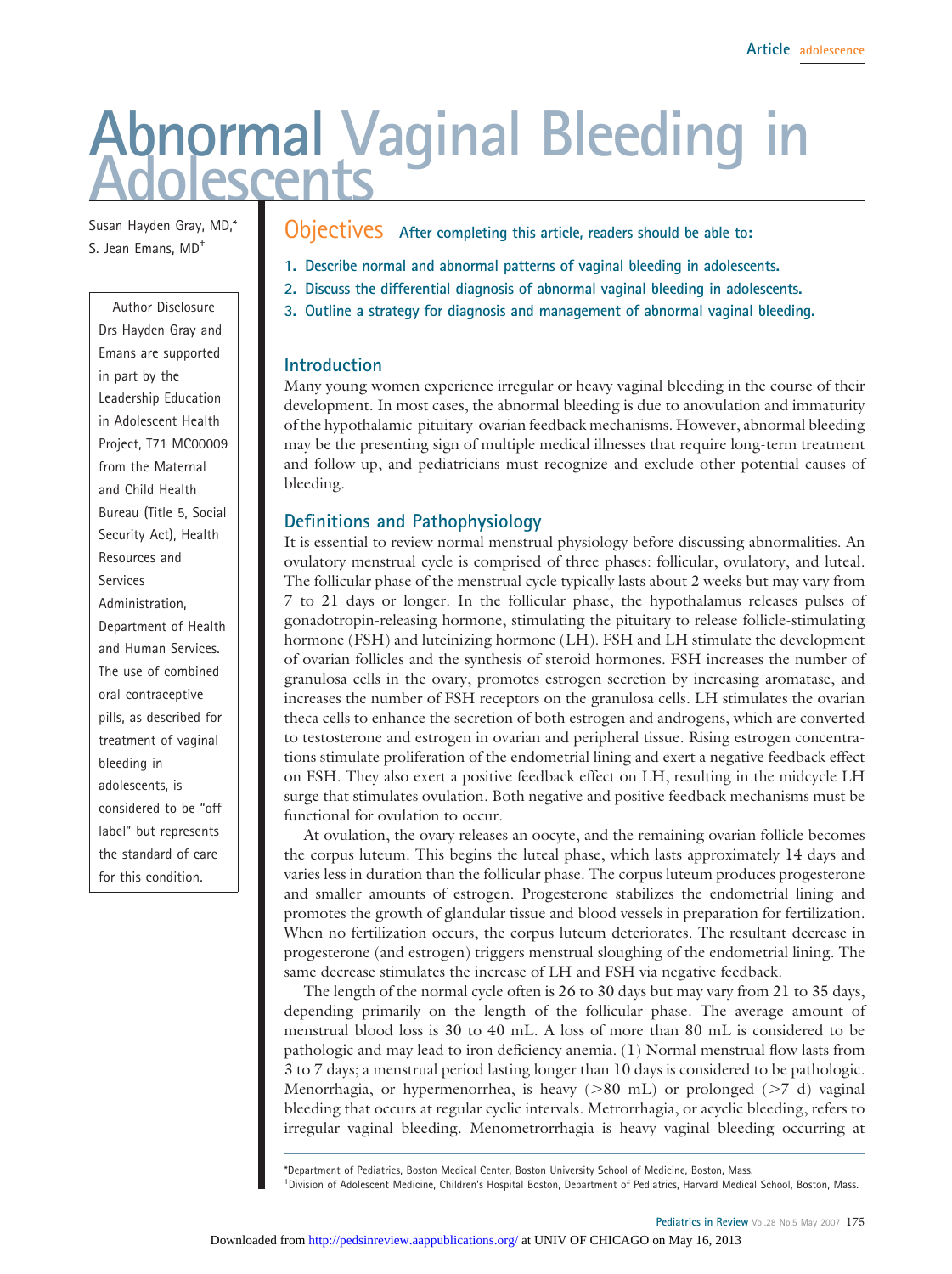irregular intervals. Polymenorrhea is the term applied to frequent vaginal bleeding at intervals more often than every 21 days.

We use the term "abnormal vaginal bleeding" to refer to all cases of irregular, heavy, or frequent bleeding. The term "dysfunctional uterine bleeding" (DUB) often is substituted, although true DUB implies bleeding that is not due to underlying anatomic abnormalities or systemic conditions. DUB in young women is caused most frequently by chronic anovulation and immaturity of the hypothalamic-pituitary-ovarian axis and is a diagnosis of exclusion.

Pung women is caused most<br>frequently chronic anovulation and immaturity<br>alamic-pituitary-ovarian axis and

#### **Epidemiology**

It is estimated that about one in five women experiences abnormal bleeding during the time in her life that she is menstruating. Abnormal vaginal bleeding is an extremely common complaint in young women that frequently results in referral to specialists. Patient self-reports of bleeding may be unreliable, however. The pediatric clinician must be able to obtain a history and perform an appropriate assessment and laboratory studies to identify those who have disease. (2)

In the first 2 to 3 years after menarche, menses frequently are irregular, presumably because the positive and negative feedback systems of the hypothalamicpituitary-ovarian axis have not yet matured. In a longitudinal cohort study of young women in Finland, 85% of menstrual cycles were anovulatory in the first year following menarche, and it was not until 3 years after menarche that most cycles were ovulatory. (3) The same study showed that girls who have earlier menarche achieve regular ovulation earlier than those who menstruate later.

#### **Differential Diagnosis**

The differential diagnosis of abnormal vaginal bleeding is extensive (Table 1). Recognition of the pattern of bleeding may be helpful in determining its cause. The most common condition is anovulatory bleeding due to an immature hypothalamic-pituitary-ovarian axis, often

termed DUB, which, as noted previously, is a diagnosis of exclusion. Anovulatory bleeding is the most common cause of acyclic bleeding and may be associated with anovulation from sports participation (such as swimming), stress, and disordered eating such as bulimia in addition to endocrinopathies such as hypothyroidism, hyperthyroidism, diabetes mellitus, and Cushing syndrome. The same disorders that result in irregular bleeding may cause amenorrhea. Patients who have polycystic ovary syndrome (PCOS) may have heavy or extended bleeding with long or very short cycles. (4) PCOS occurs in 5% to 10% of adolescents and often is associated

> with overweight, insulin resistance, acanthosis nigricans, hirsutism, and acne as well as a family history of type 2 diabetes mellitus or PCOS. Turner syndrome and other causes of premature ovarian failure present most typically with amenorrhea, but may present with polymenor-

rhea. In developing countries, tuberculosis is a common cause of abnormal uterine bleeding. Trauma from acute injuries such as those received while waterskiing as well as by sexual trauma may result in bleeding.

Cyclic abnormal bleeding (menorrhagia) may suggest bleeding disorders or uterine pathology. It is difficult to estimate what proportion of young women who have menorrhagia have bleeding disorders because published studies often focus on the most severe cases and do not include adolescents. One Canadian study reviewed data from adolescent patients hospitalized for menorrhagia over a 9-year period and found an underlying bleeding disorder in one in five girls who required hospitalization, one in four who had hemoglobin concentrations less than 10  $g/dL$  (100  $g/L$ ) on presentation, one in three who required transfusion, and one in two who presented with menorrhagia from her very first menses. (5) Another Canadian study performed with similar patients over 10 years found a much lower rate of newly diagnosed bleeding disorders (2 of 61 patients). (6) In an 8-year study of both inpatients and outpatients, 13% of adolescents presenting with menorrhagia had thrombocytopenia. Of those who had no thrombocytopenia, a significant proportion of those undergoing hematologic testing had an inherited bleeding disorder. (7) In general, the most common bleeding disorders causing menorrhagia are thrombocytopenia (due to immune thrombocytopenic purpura or iatrogenic thrombocytopenia caused by che-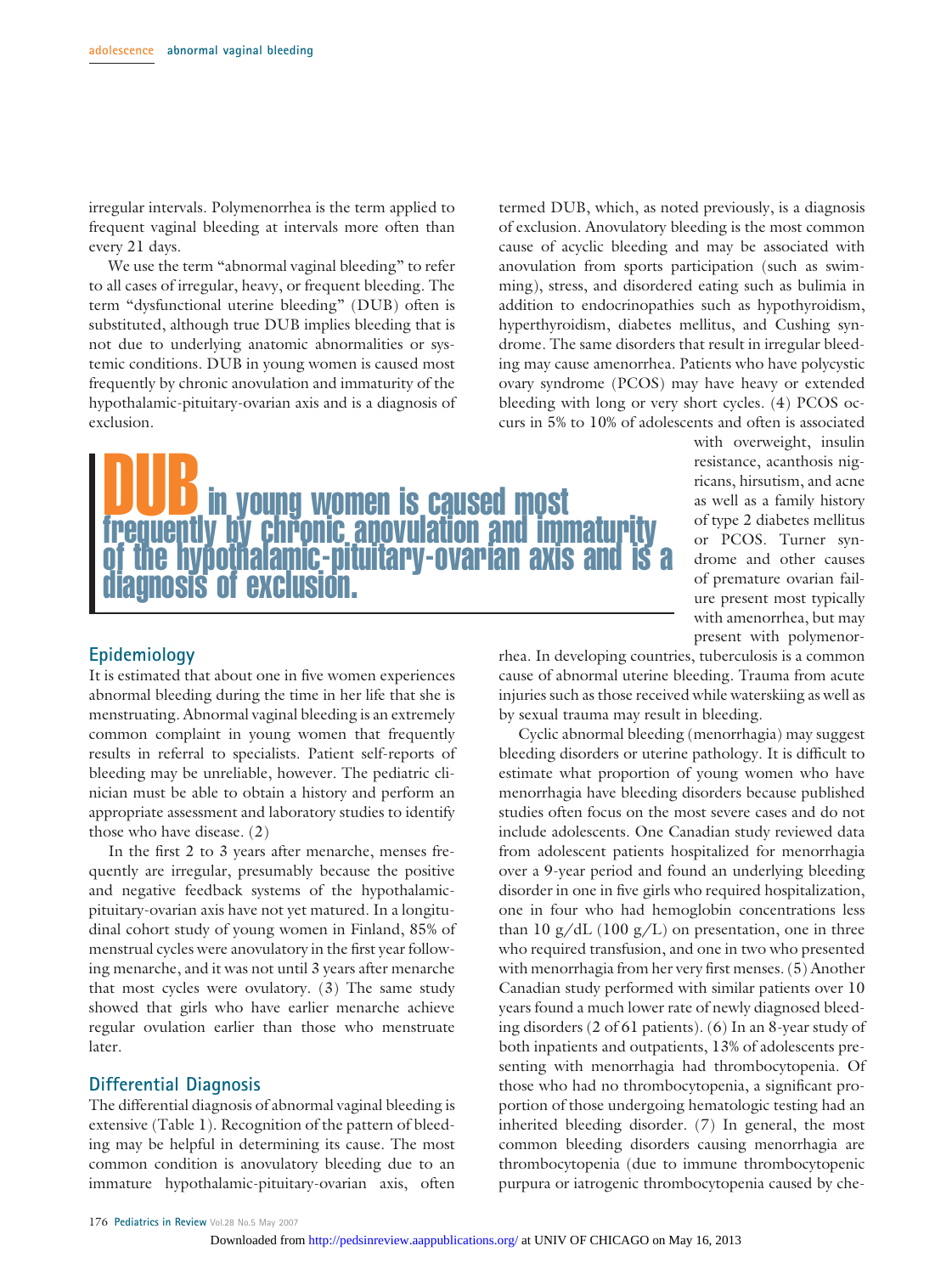## **Table 1. Differential Diagnosis of Abnormal Vaginal Bleeding in the Adolescent Girl**

**Anovulatory Uterine Bleeding Cervical Problems**

| • Complications of<br>• Tumor (benign,<br>termination procedures<br>malignant)<br>Infection<br>Endometriosis<br>• Cervicitis<br>• Vaginitis<br>Trauma<br>• Endometritis<br>· Vaginal laceration<br>• Pelvic inflammatory<br>disease<br>Foreign Body (eg, retained<br>tampon)<br><b>Bleeding Disorders</b><br><b>Systemic Diseases</b><br>Thrombocytopenia (eg,<br>idiopathic thrombo-<br>Diabetes mellitus<br>cytopenic purpura,<br>Renal disease<br>$\bullet$<br>leukemia, aplastic anemia,<br>Systemic lupus<br>hypersplenism, chemo-<br>erythematosus<br>therapy)<br><b>Medications</b><br>Clotting disorders (eg,<br>von Willebrand disease,<br>disorders of platelet<br>Anticoagulants<br>$\bullet$<br>function, liver dysfunction)<br>• Platelet inhibitors<br>Androgens<br>$\bullet$<br>Vaginal Abnormalities<br>Spironolactone | <b>Endocrine Disorders</b><br>Hypo- or hyperthyroidism<br>Adrenal disease<br>• Hyperprolactinemia<br>Polycystic ovary syndrome<br>Ovarian failure<br>Pregnancy-related<br>Complications<br>• Threatened abortion<br>• Spontaneous, incomplete,<br>or missed abortion<br>• Ectopic pregnancy<br>Gestational trophoblastic<br>disease | Cervicitis<br>Polyp<br>Hemangioma<br>Carcinoma or sarcoma<br><b>Uterine Problems</b><br>• Submucous myoma<br>• Congenital anomalies<br>Polyp<br>$\bullet$<br>Carcinoma<br>Use of intrauterine<br>$\bullet$<br>device<br>Ovulation bleeding<br><b>Ovarian Problems</b> |
|----------------------------------------------------------------------------------------------------------------------------------------------------------------------------------------------------------------------------------------------------------------------------------------------------------------------------------------------------------------------------------------------------------------------------------------------------------------------------------------------------------------------------------------------------------------------------------------------------------------------------------------------------------------------------------------------------------------------------------------------------------------------------------------------------------------------------------------|-------------------------------------------------------------------------------------------------------------------------------------------------------------------------------------------------------------------------------------------------------------------------------------------------------------------------------------|-----------------------------------------------------------------------------------------------------------------------------------------------------------------------------------------------------------------------------------------------------------------------|
|                                                                                                                                                                                                                                                                                                                                                                                                                                                                                                                                                                                                                                                                                                                                                                                                                                        |                                                                                                                                                                                                                                                                                                                                     | $\bullet$ Cyst                                                                                                                                                                                                                                                        |
|                                                                                                                                                                                                                                                                                                                                                                                                                                                                                                                                                                                                                                                                                                                                                                                                                                        |                                                                                                                                                                                                                                                                                                                                     |                                                                                                                                                                                                                                                                       |
|                                                                                                                                                                                                                                                                                                                                                                                                                                                                                                                                                                                                                                                                                                                                                                                                                                        |                                                                                                                                                                                                                                                                                                                                     | • Hormonal contraceptives                                                                                                                                                                                                                                             |
|                                                                                                                                                                                                                                                                                                                                                                                                                                                                                                                                                                                                                                                                                                                                                                                                                                        | • Carcinoma or sarcoma                                                                                                                                                                                                                                                                                                              | Antipsychotics                                                                                                                                                                                                                                                        |

Revised from Emans SJ, Laufer MR, Goldstein DP, eds. *Pediatric and Adolescent Gynecology*. 5th ed. Philadelphia, Pa: Lippincott Williams & Wilkins; 2005:270 –286, with permission.

motherapy) and von Willebrand disease. Up to 95% of young women who have von Willebrand disease experience menorrhagia. Classically, menorrhagia may be the presenting symptom in von Willebrand disease, with a history of heavy bleeding from the very first menstrual

period. (8) Typically, there also is a family history of menorrhagia.

Cyclic bleeding with superimposed intercycle bleeding may raise suspicion of cervical disease. In sexually active teenagers, infection with *Chlamydia trachomatis* and *Neisseria gonorrhoeae*, either as asymptomatic cervicitis or endometritis or as part of pelvic inflammatory disease, may produce intermenstrual bleeding. *Trichomonas* infection also may produce cervical inflammation. Foreign bodies, including retained tampons, may produce a similar bleeding pattern; foul-smelling discharge is suggestive. Cervical hemangiomas, cervicitis from cystic fibrosis, uterine polyps, and congenital malformations with partial obstruction of the genital outflow tract are less common. Endometriosis also may be associated with cyclic bleeding that has superimposed abnormal bleeding.

It cannot be overemphasized that conditions of pregnancy, including ectopic pregnancy, threatened or spontaneous abortion, and complications of induced abortion, can present with any bleeding pattern. It is essential to rule out pregnancy in all adolescents (regardless of stated sexual history) who present with unexplained irregular or heavy bleeding, especially in those who previously have had regular cycles.

#### **Clinical Aspects**

The presentation of abnormal bleeding varies widely, from the subtle onset of fatigue due to iron deficiency anemia to acute mental status changes or syncope caused by severe blood loss. When taking a history, the clinician should ask about the recent reported pattern of bleeding as well as the menstrual history. A young woman should be asked about the date of her first period, her usual pattern of bleeding, including frequency and duration of menses, and the presence of menstrual cramping, in addition to the date of her last menstrual period. Dysmenorrhea may suggest the presence of ovulatory cycles. Early during the taking of the history, the patient should be asked confidentially whether she has ever had sexual intercourse or sexual contact (consensual or nonconsensual) and whether she has ever had a sexually transmitted infection, keeping in mind that not all patients may disclose this information.

The review of systems should focus on signs and symptoms of some of the medical conditions that may produce irregular menses in the patient and her family members: PCOS (acne, hirsutism, acanthosis nigricans, weight gain; family history of PCOS, type 2 diabetes mellitus, or infertility), thyroid disease (weight changes, cold or heat intolerance, growth patterns), bleeding dis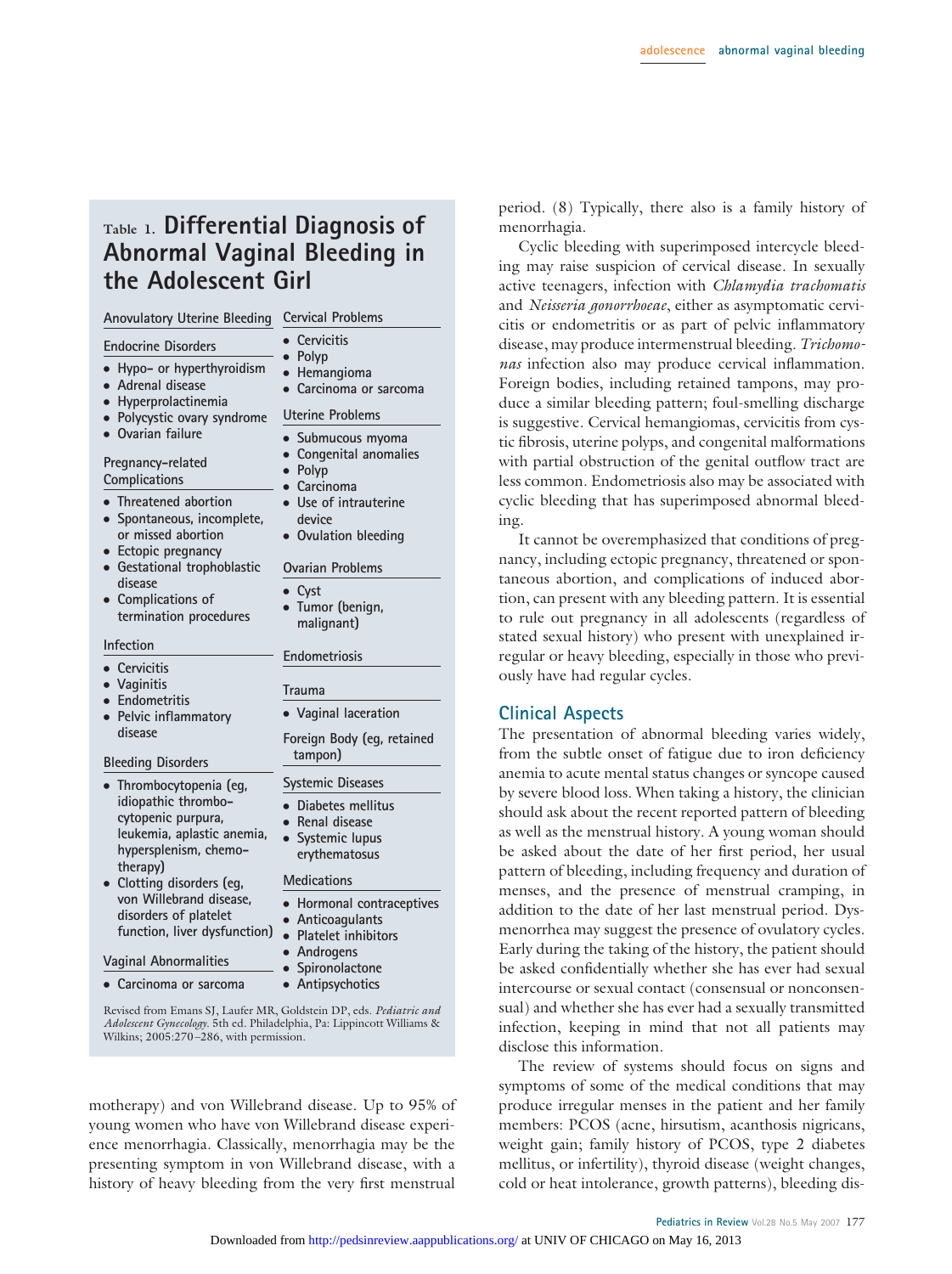orders (gingival bleeding, epistaxis, bruising, family history of bleeding disorder), and hypothalamic amenorrhea (psychosocial stressors, eating-disordered behavior, weight loss, intensive athletics).

It is important to ask adolescents about medication use that may produce unusual patterns of menstrual bleeding. Adolescents, intentionally or otherwise, may fail to divulge that they are using contraceptive methods that would alter their cycles. A long-term progestin such as depot medroxyprogesterone acetate often produces irregular bleeding initially before inducing amenorrhea. Copper intrauterine devices (IUDs) also may produce heavy or irregular bleeding. Teenagers should be asked about whether they are using oral contraceptives or other hormonal therapies and the regularity with which they are taking them. Prescribed psychotropic medications such as risperidone elevate prolactin concentrations and typically result in amenorrhea, but also can present with irregular menses. Teens also should be asked about use of illicit drugs, herbs, and dietary supplements.

Patients frequently both underreport and overreport the severity of vaginal bleeding. Adolescents tend to report very light periods and extraordinarily heavy periods (with changing of pads every 30 min) accurately, but determining the extent of bleeding in patients reporting "heavy" periods is more problematic. Thus, it is wise to obtain objective data during the physical examination, including vital signs and laboratory studies. Vital signs should include orthostatic measurements, with pulse and blood pressure obtained in the lying and standing positions, if tolerated. The physical examination should focus on detecting signs of the conditions in the differential diagnosis of abnormal bleeding: obesity, hirsutism, acne, acanthosis nigricans, or clitoromegaly (Fig. 1) (normal clitoral glans width is 2 to 4 mm) suggestive of PCOS or other androgen excess; thyroid enlargement or nodules (thyroid disorders); and bruising or petechiae (bleeding disorders).

Patients who experience unexplained, persistent, or severe bleeding also should undergo a bimanual and speculum pelvic examination. For patients who do not tolerate even a one-finger bimanual or rectoabdominal examination, pelvic ultrasonography can provide important information and may be all that is possible in the young teen. Examination under anesthesia rarely is necessary because most patients respond promptly to medical therapies.

Laboratory studies should include a complete blood count, including measurement of hemoglobin, hematocrit, and platelet count, and a urine pregnancy test. If available, the CHr (hemoglobin content of the reticulo-



**Figure 1. Clitoromegaly. Reprinted with permission from Emans SJ, Luafer MR, Goldstein DP, eds. Pediatric and Adolescent Gynecology. 5th ed. Philadelphia, Pa: Lippincott Williams & Wilkins; 2005:270 –286.**

cyte) is a good measure of iron deficiency, even in patients who have normal hemoglobin values. Similarly, an elevated reticulocyte count can help confirm a history of excessive bleeding in a patient who has a normal hemoglobin concentration.

Prothrombin time, partial thromboplastin time, von Willebrand panel, and possibly a platelet function assay, a rapid screening test for platelet function, should be considered for those who present with severe bleeding, a history of severe bleeding dating from the very first menstrual period, or other bleeding elsewhere. Of note, specimens for the von Willebrand test should be drawn before hormonal therapies are started because estrogen increases concentrations of von Willebrand factor.

Other tests to include are a screen for gonorrhea and *Chlamydia* infection (urine-based or preferably cervical) in sexually active patients; measurement of thyroidstimulating hormone to screen for thyroid disease; and testosterone, free testosterone, and dehydroepiandrosterone sulfate in those suspected of having PCOS. Patients who have amenorrhea need to be evaluated with a pregnancy test, with additional endocrinologic studies typically obtained after 6 months of absent cycles or persistent oligomenorrhea if an initial diagnosis is not evident.

#### **Management**

The management of abnormal vaginal bleeding depends on its severity and cause. Confirmation of the duration and severity of bleeding by using a menstrual calendar (Fig. 2) often is helpful. Many adolescents experiencing perimenarchal DUB require only reas-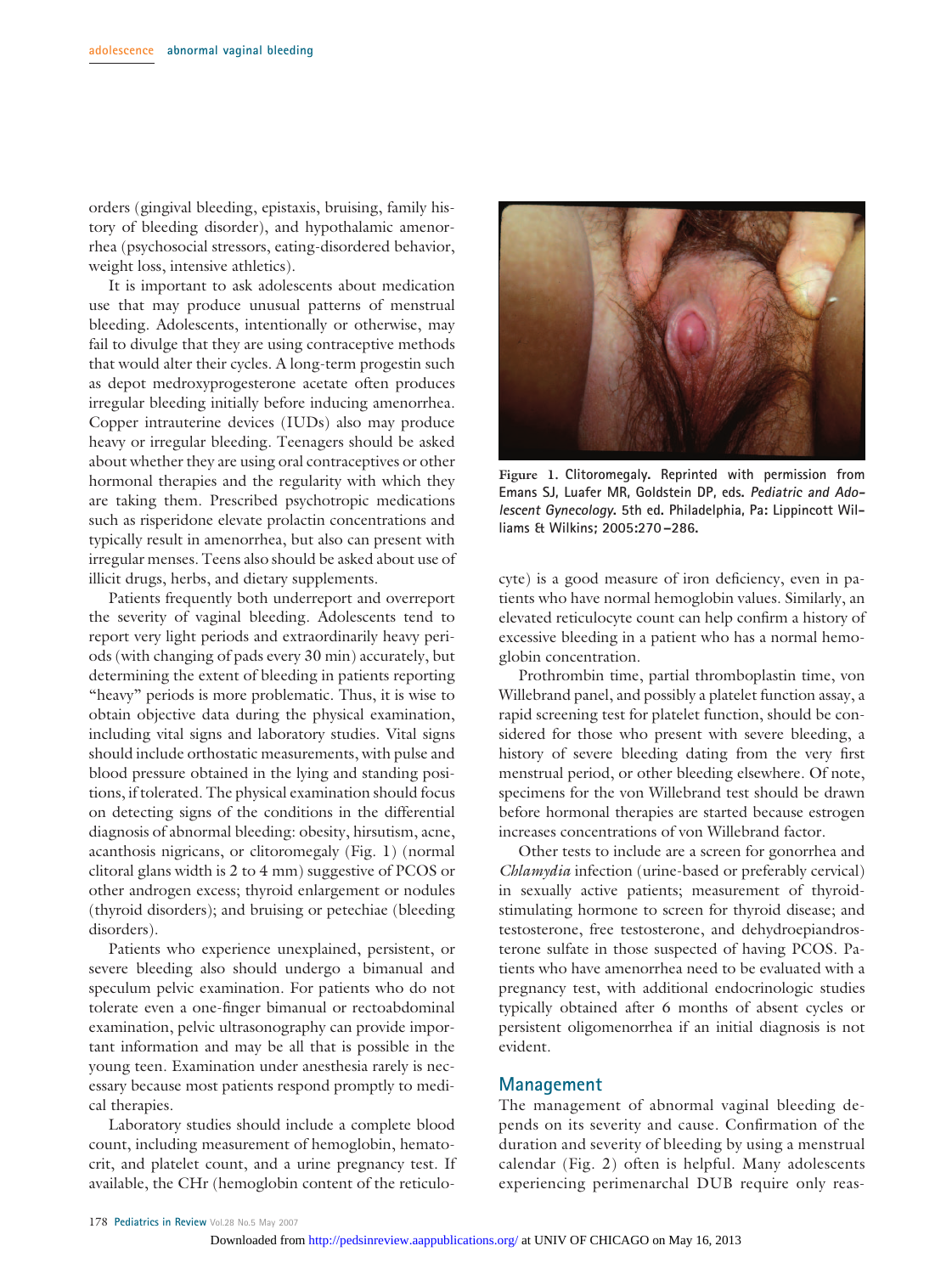

**Figure 2. Menstrual calendar.**

surance and supplemental iron therapy. Nonsteroidal anti-inflammatory drugs such as ibuprofen and naproxen sodium can help reduce blood loss. Even in severe cases of bleeding, the primary treatments are medical, and bleeding usually decreases significantly with 24 to 36 hours of hormonal therapy; surgical intervention rarely is necessary in adolescents. The goal of medical therapies is to stop bleeding, usually by giving a combination oral contraceptive (COC) containing estrogen, which promotes clotting and causes endometrial proliferation, and progestin, which stabilizes the endometrial lining. Some studies have shown that COCs decrease menstrual blood loss, both during regular menstrual cycles and during menorrhagia. Because no large randomized, controlled trials support any particular hormone regimen, choice is based on clinical experience (Table 2). (9)(10)

We typically use a monophasic pill containing a potent progestin, such as norgestrel 0.3 mg/ethinyl estradiol 30 mcg or levonorgestrel 0.15 mg/ethinyl estradiol 30 mcg. Patients who have von Willebrand disease generally benefit from long-term hormonal therapies to control bleeding. Such patients should be referred to a hematologist for a desmopressin challenge to see if they respond so this form of therapy can be considered. All patients experiencing abnormal vaginal bleeding should receive iron supplementation; those who have severe bleeding also may benefit from folic acid. Written patient information is extremely helpful as an adjunct to office counseling. (11)

parental or patient preference to avoid COC therapy, oral progestins (such as medroxyprogesterone acetate 10 mg daily for 12 to 14 d or norethindrone acetate 5 mg daily for 12 to 14 d) may be used each month to induce withdrawal bleeding and prevent buildup of the endometrium under the influence of unopposed estrogen. Although long-acting progestins such as depot medroxyprogesterone ultimately may induce amenorrhea, the first 6 months of use typically are accompanied by irregular bleeding. In extreme cases (eg, bone marrow transplantation or longterm anticoagulant therapy with high INR and bleeding), longacting gonadotropin-releasing hor-

mone agonists (such as depot leuprolide) may be useful in arresting menstrual cycles entirely; hormonal replacement ("add back") therapy with low-dose estrogen/ progestin or norethindrone acetate is important for longterm therapy to prevent bone loss. For bone marrow transplant recipients, the 3-month formulation should be administered at least 1 month prior to the expected transplant because the agonist phase will result in menstrual bleeding 3 weeks after the injection. The levonorgestrel-releasing IUD is another option for women who have heavy bleeding, but it should be reserved for older adolescents and young adults who are in a monogamous relationship and have a very low risk of contracting a sexually transmitted disease.

#### **Prognosis and Follow-up**

Most teenage girls who have abnormal bleeding due to immaturity of their hypothalamic-pituitary-ovarian axis establish regular menstrual cycles within the first 2 years after menarche. Iron therapy, serial hematocrit measurements, and the use of a menstrual calendar (Fig. 2) may be all that is required for such patients. Long-term follow-up is important, however, to ensure that patients ultimately achieve regular cycles. Some of the conditions that produce irregular and abnormal bleeding have significant clinical sequelae. Chronic anovulation in PCOS predisposes patients to endometrial carcinoma in their adult years. It is essential for such patients to receive long-term therapy with oral contraceptives or cyclic progestins to ensure regular shedding of the endometrium.

For patients who have a medical contraindication or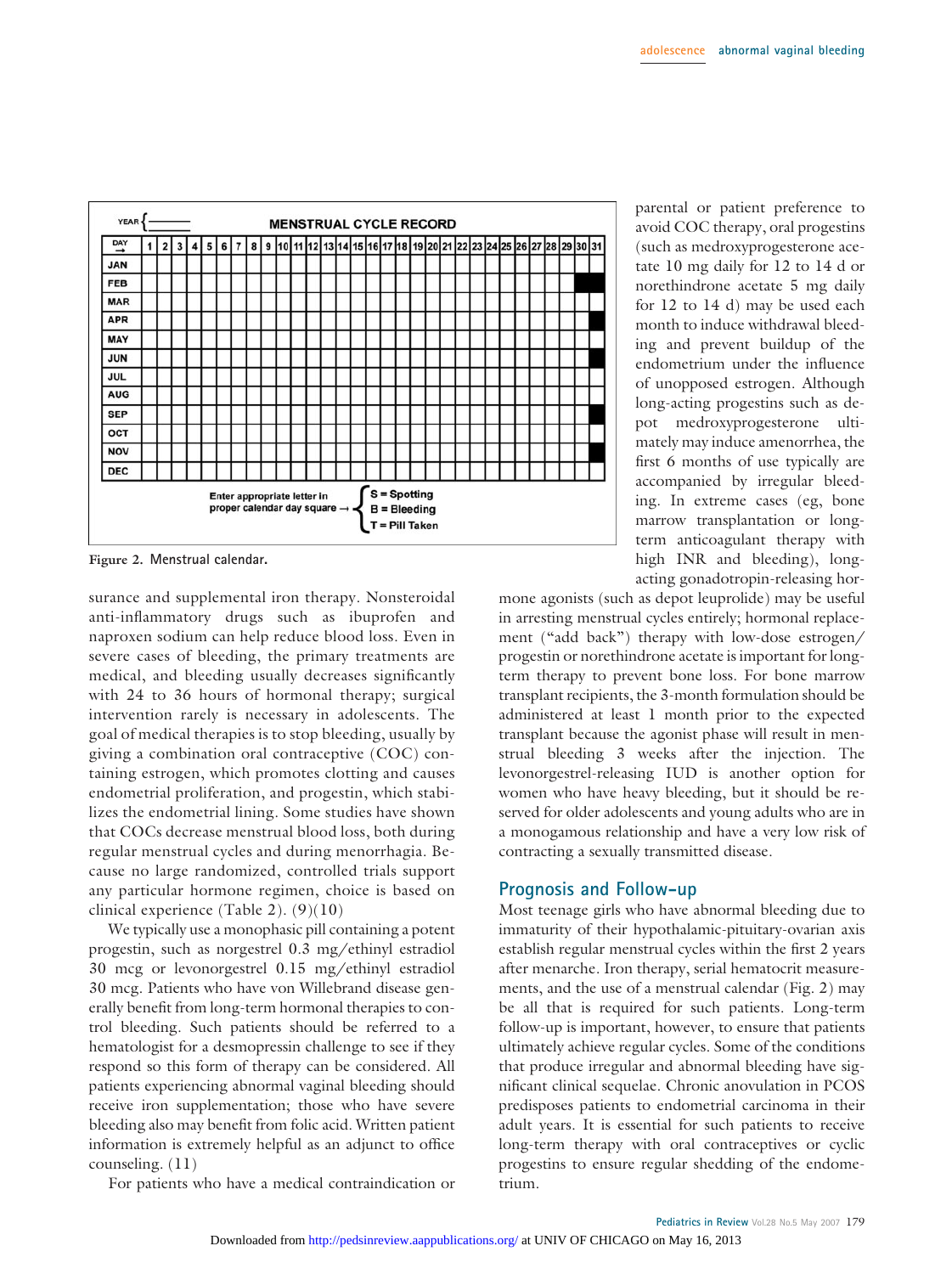## **Table 2. Suggested Oral Contraceptive Regimens**

**Use a monophasic pill such as:**

- **Norgestrel 0.3 mg/Ethinyl estradiol 30 mcg**
- **Levonorgestrel 0.15 mg/Ethinyl estradiol 30 mcg**

#### **For all patients:**

- **Advise the patient to keep a menstrual calendar**
- **Ensure that iron stores are replete**

**For mild bleeding (menses slightly prolonged or cycle slightly more frequent, without anemia):**

- **May be observed for several cycles and provided treatment with iron and nonsteroidal anti-inflammatory drugs such as ibuprofen or naproxen sodium**
- **If choose to treat: One pill daily for 21 d, followed by 1 wk of placebo pills; continue regimen for 3 to 6 mo.\***

**For moderate bleeding (menses >7 d or cycle <3 wk; hemoglobin 10 to 11 g/dL [100 to 110 g/L]):**

- **One pill twice a day until bleeding stops, followed by one pill a day for 21 d, then 1 week of placebo pills. Alternatively, if the patient is not bleeding at the time of the visit and anemia is mild, one pill a day for 21 d.**
- **Follow closely.**
- **If patient remains stable and bleeding is under control, continue once-daily regimen for 3 to 6 mo.**
- **Follow serial hematocrits; if bleeding persists, may need to continue twice-daily pill for a short interval.**

**For severe bleeding with moderate anemia (hemoglobin 8 to 10 g/dL [80 to 100 g/L]):**

- **Consider inpatient admission unless patient and family are reliable, have transportation, and can be reached by phone.**
- **One pill four times a day for 2 to 4 d, with antiemetic as needed 2 h before each pill.**
- **One pill three times a day for 3 d, with antiemetic, as needed.**
- **One pill twice a day for 2 wk, with or without antiemetic.**
- **Follow closely with serial hematocrits; if anemia or bleeding persists, may need to continue twice-daily pill or eliminate pill-free interval.**
- **Cycle using 21 once-daily pills and 5 to 7 d of placebo for 6 mo.\***

**For severe bleeding with severe anemia (hemoglobin <7 g/dL [70 g/L], orthostatic vital signs, or heavy bleeding with hemoglobin <10 g/dL [100 g/L]):**

- **Admit for inpatient management. Transfusion needs are individualized on the basis of hemoglobin, orthostatic symptoms, amount of ongoing bleeding, and the ability to gain control of the bleeding. Most patients can be treated with oral combined medications as below; occasionally, intravenous conjugated estrogens 25 mg every 4 h for 2 to 3 doses is used in severe acute hemorrhage.**
- **One pill (containing either 30 mcg ethinyl estradiol/0.3 mg norgestrel or 50 mcg ethinyl estradiol/0.5 mg norgestrel or 30 mcg ethinyl estradiol/0.15 mg levonorgestrel) every 4 h until bleeding slows (usually 24 to 36 h), with antiemetics.**
- **One pill four times a day for 2 to 4 d, with antiemetic as needed.**
- **One pill three times a day for 3 d, with antiemetic, as needed.**
- **One pill twice a day for a total of 21 d or until hematocrit is >30% (0.30).**

\*It is important to consider a patient's need for birth control before deciding to discontinue oral contraceptive therapy. Reprinted with permission from Emans S. Dysfunctional uterine bleeding. In: Emans SJ, Laufer MR, Goldstein DP, ed. *Pediatric and Adolescent Gynecology*. 5th ed. Philadelphia, Pa: Lippincott Williams & Wilkins; 2005:270 –286.

#### **Summary**

Abnormal menses include those that last for longer than 7 days, occur more frequently than every 21 days (from the first day of one period to the first day of the next period) or less frequently than every 35 days, and those that result in iron deficiency anemia. DUB is the most common cause of frequent or prolonged menses in young adolescents, but this is a diagnosis of exclusion; the clinician must perform a history, physical examination, and laboratory tests to exclude other medical causes. Patient reports of menstrual blood loss can be unreliable; objective data such as hemoglobin concentrations and reticulocyte count should be obtained to monitor symptoms. Because complications of pregnancy may present with any bleeding pattern, pregnancy should be excluded in all those who have unexplained bleeding,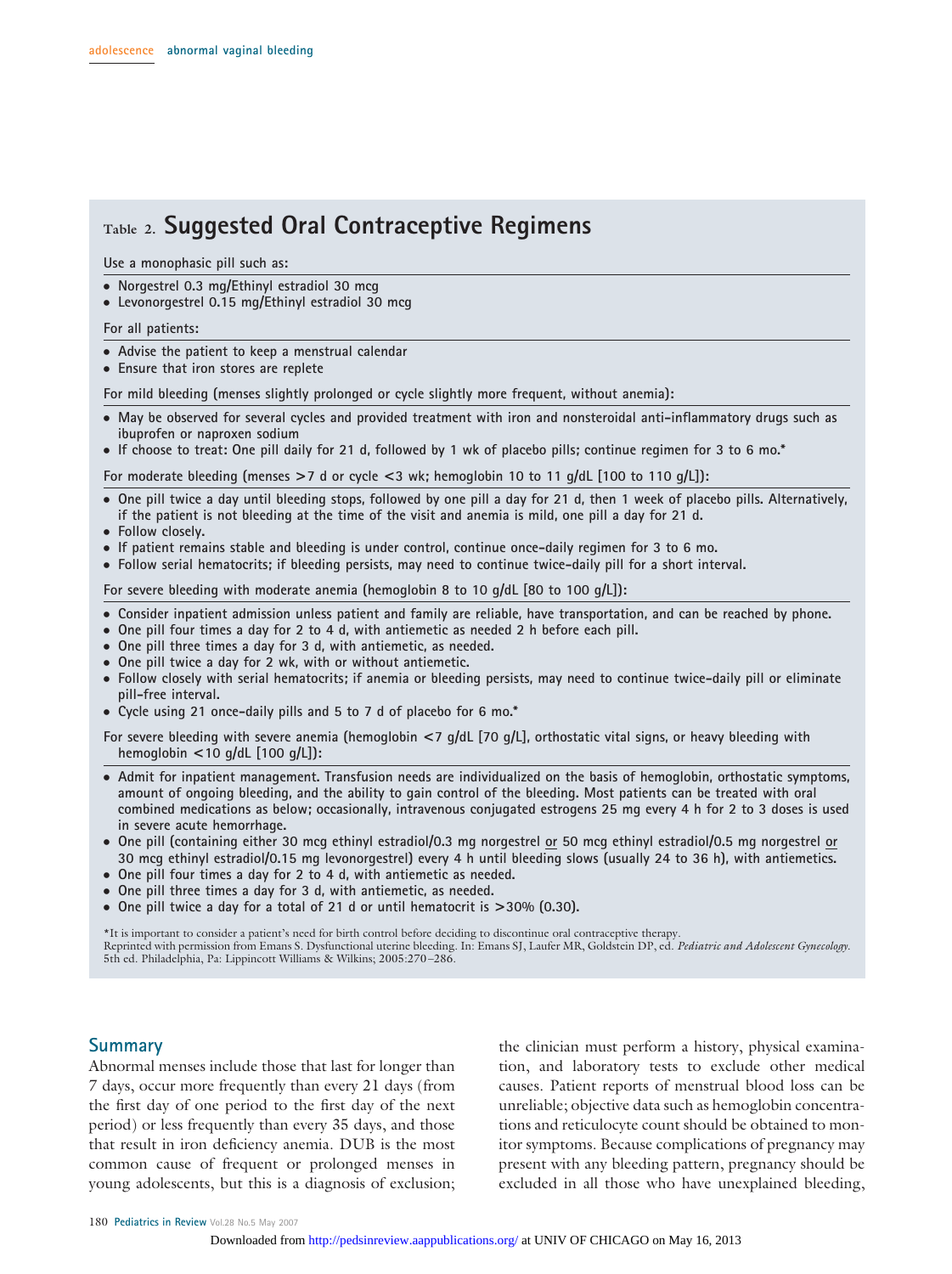even those who deny sexual activity. Most abnormal bleeding can be managed medically. Evidence is insufficient to support any particular hormone regimen over another for treatment, although randomized, controlled trials have shown that COCs decrease the amount of blood loss during menses.

#### **References**

**1.** Hallberg L, Hogdahl AM, Nilsson L, Rybo G. Menstrual blood loss–a population study. Variation at different ages and attempts to define normality. *Acta Obstet Gynecol Scand.* 1966;45:320 –351

**2.** Nicholson WK, Ellison SA, Grason H, Powe NR. Patterns of ambulatory care use for gynecologic conditions: a national study. *Am J Obstet Gynecol.* 2001;184:523–530

**3.** Vihko R, Apter D. Endocrine characteristics of adolescent menstrual cycles: impact of early menarche. *J Steroid Biochem.* 1984;20: 231–236

**4.** Ehrmann DA. Polycystic ovary syndrome. *N Engl J Med.* 2005; 352:1223–1236

**5.** Claessens EA, Cowell CA. Dysfunctional uterine bleeding in the adolescent. *Pediatr Clin North Am.* 1981;28:369 –378

**6.** Falcone T, Desjardins C, Bourque J, Granger L, Hemmings R,

Quiros E. Dysfunctional uterine bleeding in adolescents. *J Reprod Med.* 1994;39:761–764

**7.** Bevan JA, Maloney KW, Hillery CA, Gill JC, Montgomery RR, Scott JP. Bleeding disorders: a common cause of menorrhagia in adolescents. *J Pediatr.* 2001;138:856 – 861

**8.** Kujovich JL. von Willebrand's disease and menorrhagia: prevalence, diagnosis, and management. *Am J Hematol.* 2005;79: 220 –228

**9.** Hickey M, Higham J, Fraser IS. Progestogens versus oestrogens and progestogens for irregular uterine bleeding associated with anovulation. *Cochrane Database Syst Rev.* 2000;2:CD001895

**10.** Davis A, Godwin A, Lippman J, Olson W, Kafrissen M. Triphasic norgestimate-ethinyl estradiol for treating dysfunctional uterine bleeding. *Obstet Gynecol.* 2000;96:913–920

**11.** Center for Young Women's Health Web site (www.young womenshealth.org); *A Guide to Puberty and Menstrual Cycles* (www.youngwomenshealth.org/menstrual.html); and *Medical Uses of the Oral Contraceptive Pill: A Guide for Teens* (www. youngwomenshealth.org/med-uses-ocp.html)

**12.** Emans S. Dysfunctional uterine bleeding. In: Emans SJ, Laufer MR, Goldstein DP, eds. *Pediatric and Adolescent Gynecology.* 5th ed. Philadelphia, Pa: Lippincott Williams & Wilkins; 2005: 270 –286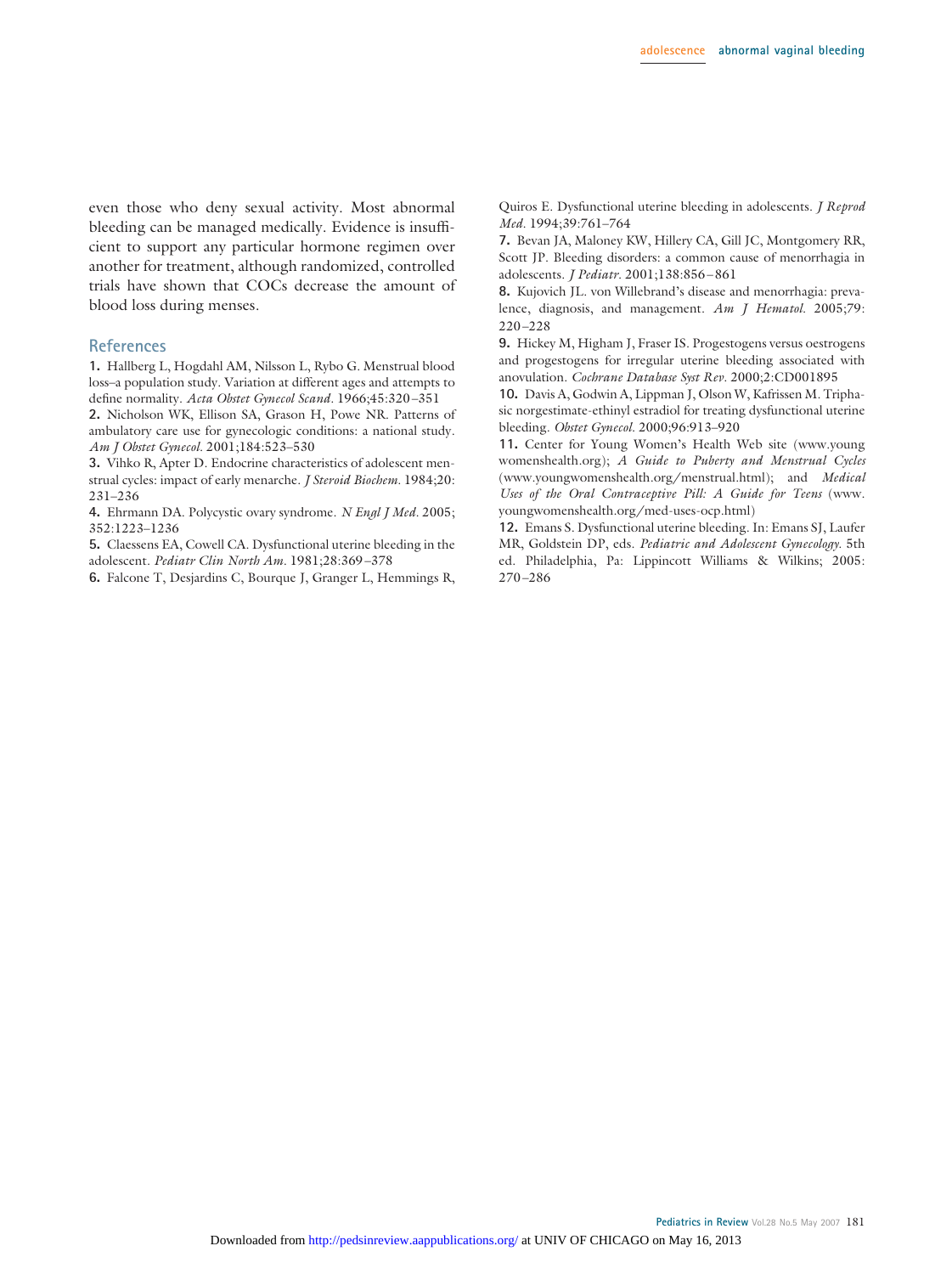### **PIR Quiz**

#### **Quiz also available online at www.pedsinreview.org.**

- **5. You are evaluating a 16-year-old girl who has had heavy, irregular menstrual bleeding for the past 2 months. She denies abdominal pain and vaginal discharge. Menarche occurred at 12 years, and she reports previously regular cycles with a normal amount of bleeding. Her weight and height are at the 25th percentile, and results of her physical examination, including an external genitalia and bimanual examination, are normal. Of the following, the most important first test to order is:**
	- **A. Abdominal and pelvic ultrasonography.**
	- **B. Cervical culture for Chlamydia trachomatis and Neisseria gonorrhoeae.**
	- **C. Thyroid-stimulating hormone measurement.**
	- **D. Urine pregnancy test.**
	- **E. von Willebrand panel.**
- **6. A 17-year-old girl presents to your office with irregular menstrual bleeding. Menarche occurred at 13 years of age. She reports regular 5-day cycles since age 15 years, but over the past 2 months, she has experienced bleeding between cycles. She reports occasional whitish vaginal discharge but denies abdominal pain. She is sexually active but usually uses condoms. Her weight and height are at the 50th percentile. Her general physical examination findings are normal, but her pelvic examination reveals mild irritation of the cervix. Of the following, the most likely cause of her metrorrhagia is:**
	- **A. Chlamydia trachomatis infection.**
	- **B. Ectopic pregnancy.**
	- **C. Endometriosis.**
	- **D. Hypothyroidism.**
	- **E. Polycystic ovary syndrome.**
- **7. A 13-year-old girl comes to your office with a complaint of extremely heavy, painless bleeding since menarche 18 months ago. Cycles are regular, occurring approximately every 30 days, and she finds it necessary to change her pad every hour throughout menses. She is very active in sports at her school, and she denies sexual activity. Her mother reports that she, herself, had heavy periods when she was an adolescent. The girl's physical examination findings are normal, and her height and weight are at the 50th percentile. An external genitalia examination reveals no abnormalities. Of the following, the most likely cause is:**
	- **A. Anovulation from sports participation.**
	- **B. Diabetes mellitus.**
	- **C. Endometriosis.**
	- **D. Hypothyroidism.**
	- **E. von Willebrand disease.**
- **8. A 15-year-old girl who has dysfunctional uterine bleeding presents with lightheadedness and fatigue for the past 3 days. You performed an evaluation for her heavy bleeding last month and found no underlying pathologic cause. She and her mother have been reliable and compliant with therapy in the past. She is alert and cooperative, has mild pallor, and appears tired. Her vital signs, including orthostatic blood pressures, are normal. Except for persistent painless heavy vaginal bleeding, results of her physical examination are normal. Her hemoglobin is 8 g/dL (80 g/L). Her urine pregnancy test is negative. Of the following, the most appropriate management is to:**
	- **A. Admit the girl to the hospital for immediate packed red blood cell transfusion.**
	- **B. Advise the girl to keep a menstrual calendar and return at her next cycle.**
	- **C. Prescribe monophasic progestin/estradiol therapy and see her again in 2 days.**
	- **D. Prescribe nonsteroidal anti-inflammatory medication.**
	- **E. Prescribe oral folic acid and recheck her hemoglobin in 1 week.**